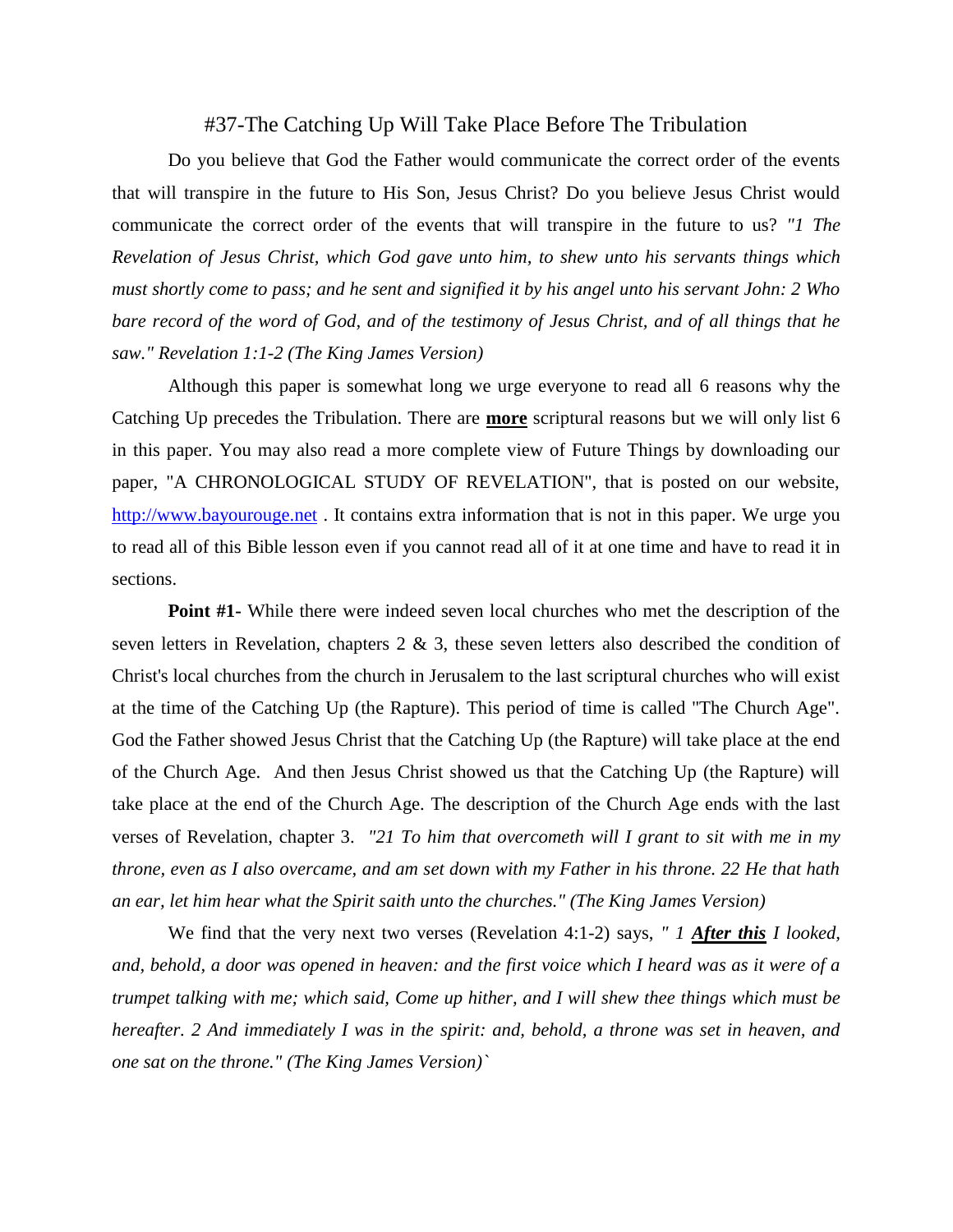It is important to note, however, that even though we have observed that the Church Age and the Catching Up that are described in Revelation chapters 2, 3 and 4 are recorded in chronological order and are joined together, it does not mean that everything recorded in Revelation 1:1 to Revelation 22:21 were recorded in chronological order. On the contrary, we have explained in the paper titled "A Chronological Study Of Revelation" on our website. [http://www.bayourouge.net,](https://l.facebook.com/l.php?u=http%3A%2F%2Fwww.bayourouge.net%2F%3Ffbclid%3DIwAR2bWJKyaIJvox9YOC8i3vXaN842no6WnC93F43Qe5J0c4jiVtox5dEaquo&h=AT0vhnnP4BAxfxgGHHxS9rhMZk3VSZiYfpt4eaHPYvMpKtUWmTKKefawTTPXNaG8H1pVUU9sbFvH-BLekBJktRRhq1DdYT7aSrEXlsU3I-lGMFo0xOD43gf9umJb_CQy_VxF5A) that the Heaven Age (eternity) begins at the end of Revelation, chapter 11. We find that chapters 12 through 22 of Revelation contains extra information we are to place in the panoramic view Christ gives us in the first eleven chapters. Again, the first eleven chapters are in chronological order. The paper "A Chronological Study Of Revelation", on our website. [http://www.bayourouge.net,](https://l.facebook.com/l.php?u=http%3A%2F%2Fwww.bayourouge.net%2F%3Ffbclid%3DIwAR00x4Z-tPYC169sO9CLvY77FvClbhDyHxvgoMeXUQUt1yU64gzklUkUF10&h=AT1nxCwz6X8kuSOvfcJTYYkzUDyReMMVZBqSx1xe5PYLO-5PaskOxxx-Fz6cCZJpsDo_9wk_2dIHtqZHO29wOytmC9BbquC3TFmQTtVyfo-NfPKud6KkyuURpnTT5q20ydbfWg) explains that in detail. That particular paper is requested and downloaded by visitors from 108 countries more than any of the other papers, every month.

**Point #2-** After the end of the last verses of Revelation, chapter 3, the saved members of Christ's local, scriptural churches **are never mentioned again** in the Book of Revelation! The reason is that the saved members of Christ's local, scriptural churches, Christ's Bride, plus the wedding guests will be caught up and accompany Christ to the Throne Room of the Living God (the Third Heaven). Although there will still be religious assemblies left here on the earth after the Catching Up who call themselves a church, **every** saved member of **every** scriptural church will leave and there will not be anyone left with scriptural authority to establish another scriptural church.

*"1 And I saw when the Lamb opened one of the seals, and I heard, as it were the noise of thunder, one of the four beasts saying, Come and see. 2 And I saw, and behold a white horse: and he that sat on him had a bow; and a crown was given unto him: and he went forth conquering, and to conquer. 3 And when he had opened the second seal, I heard the second beast say, Come and see. 4 And there went out another horse that was red: and power was given to him that sat thereon to take peace from the earth, and that they should kill one another: and there was given unto him a great sword. 5 And when he had opened the third seal, I heard the third beast say, Come and see. And I beheld, and lo a black horse; and he that sat on him had a pair of balances in his hand. 6 And I heard a voice in the midst of the four beasts say, A measure of wheat for a penny, and three measures of barley for a penny; and see thou hurt not the oil and the wine. 7 And when he had opened the fourth seal, I heard the voice of the fourth beast say, Come and see. 8 And I looked, and behold a pale horse: and his name that sat on him was*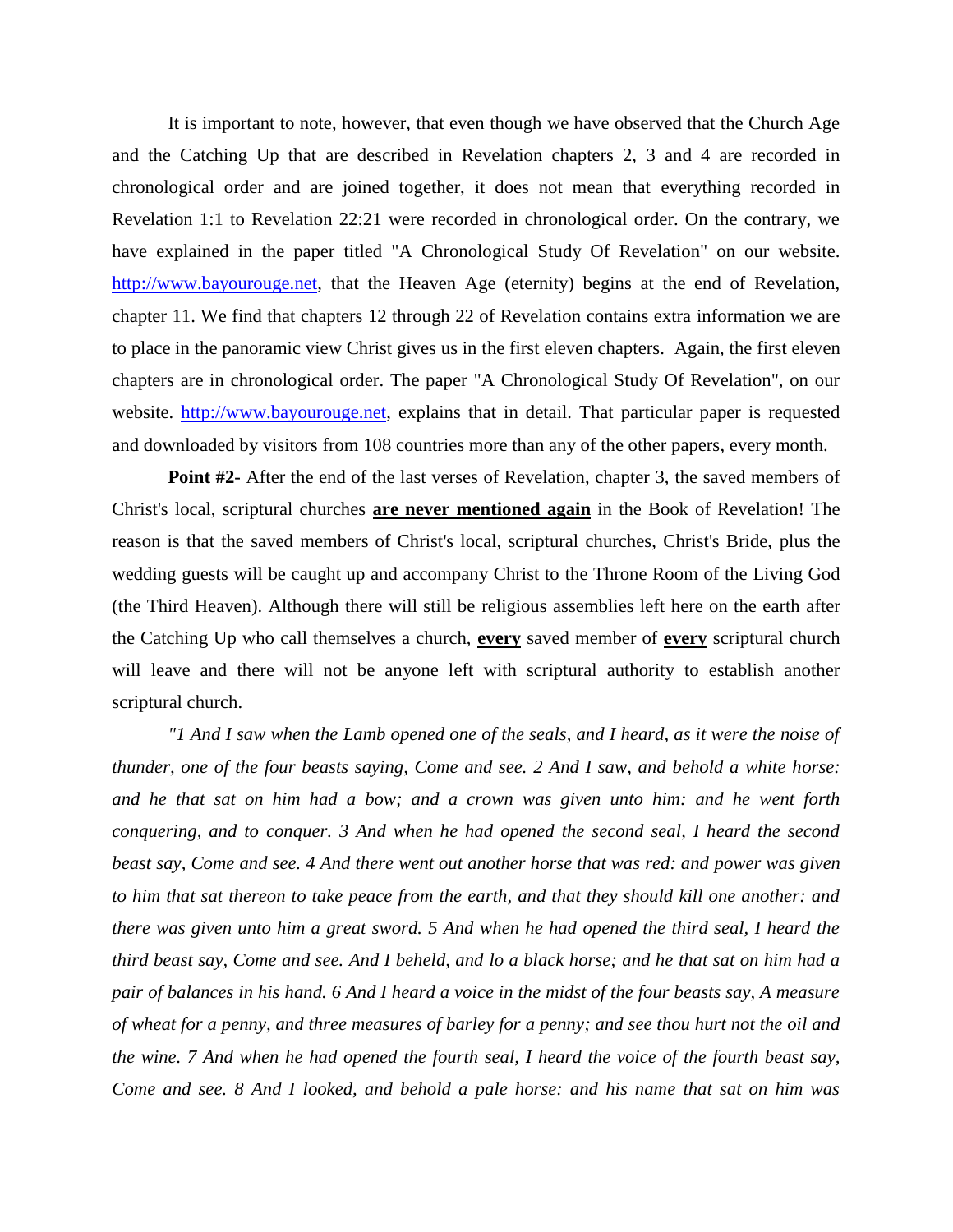*Death, and Hell followed with him. And power was given unto them over the fourth part of the earth, to kill with sword, and with hunger, and with death, and with the beasts of the earth. 9 And when he had opened the fifth seal, I saw under the altar the souls of them that were slain for the word of God, and for the testimony which they held: 10 And they cried with a loud voice, saying, How long, O Lord, holy and true, dost thou not judge and avenge our blood on them that dwell on the earth? 11 And white robes were given unto every one of them; and it was said unto them, that they should rest yet for a little season, until their fellow servants also and their brethren, that should be killed as they were, should be fulfilled. 12 And I beheld when he had opened the sixth seal, and, lo, there was a great earthquake; and the sun became black as sackcloth of hair, and the moon became as blood; 13 And the stars of heaven fell unto the earth, even as a fig tree casteth her untimely figs, when she is shaken of a mighty wind. 14 And the heaven departed as a scroll when it is rolled together; and every mountain and island were moved out of their places. 15 And the kings of the earth, and the great men, and the rich men, and the chief captains, and the mighty men, and every bondman, and every free man, hid themselves in the dens and in the rocks of the mountains; 16 And said to the mountains and rocks, Fall on us, and hide us from the face of him that sitteth on the throne, and from the wrath of the Lamb: 17 For the great day of his wrath is come; and who shall be able to stand?" Revelation 6:1-17 (King James Version)*

We call your attention to two things. First, Jesus Christ passed down the authority to scripturally baptize. Second, the church in Jerusalem was in existence about 3 to 31/2 years before that fateful day of Pentecost. No, we did not sneak over to your house and put the following scripture in your Bible. IT'S ALWAYS BEEN THERE! The church in Jerusalem was baptizing new converts into the membership of their church about 3 to 31/2 years before that fateful day of Pentecost! *" 1 When therefore the Lord knew how the Pharisees had heard that Jesus made and baptized more disciples than John, 2 (Though Jesus himself baptized not, but his disciples,) 3 He left Judaea, and departed again into Galilee." John 4:1-3 (King James Version)*

In the charter that Jesus Christ gave to the institution of His called out assemblies, Jesus commissioned the members of His local, scriptural churches (1) to make disciples, (2) to baptize them by the authority of the Father, the Son and the Holy Spirit and (3) to teach the new members all the things that He had taught them.

Again, although there will still be religious assemblies left here on the earth after the Catching Up who call themselves a church, **every** saved member of **every** scriptural church will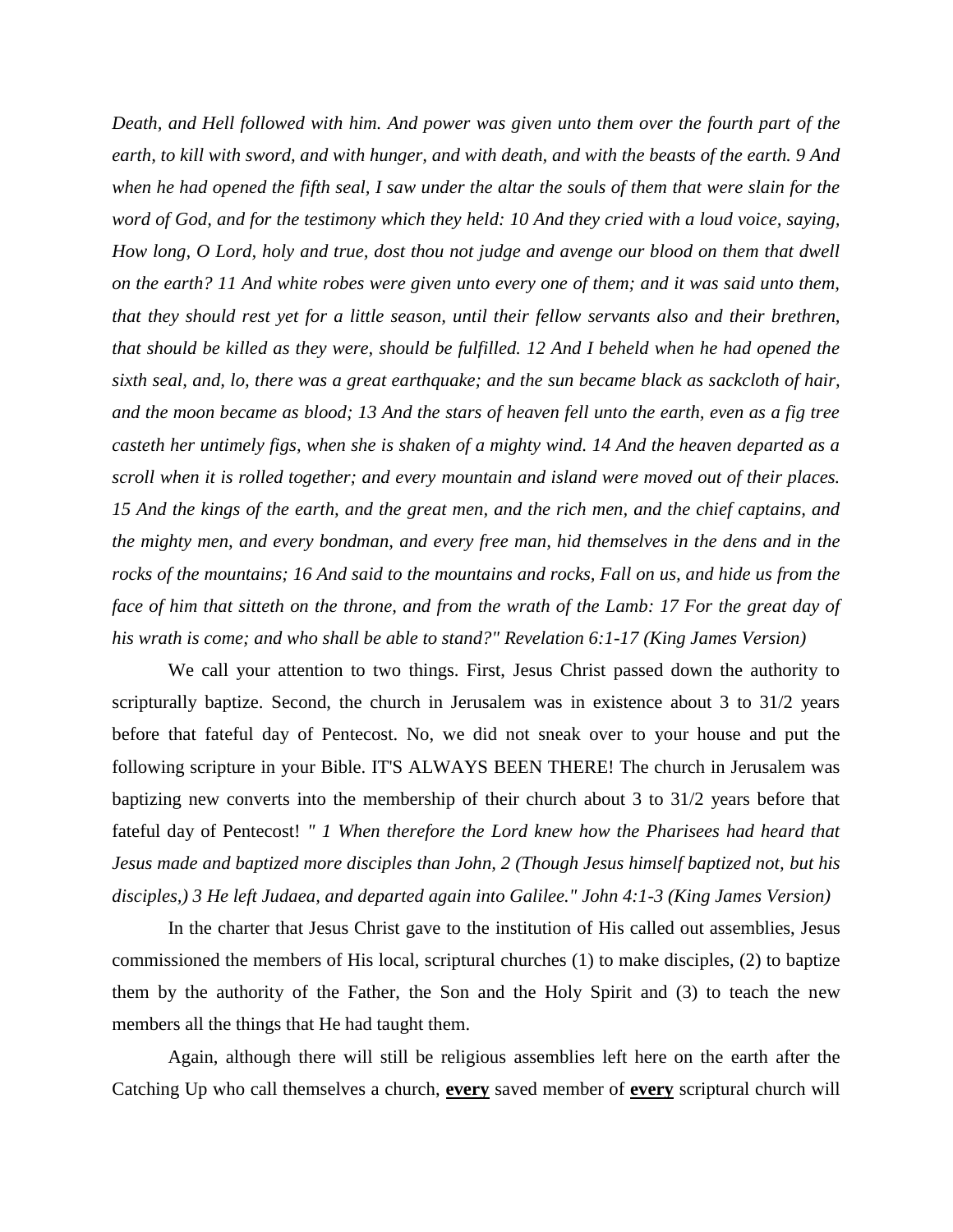have left and there will not be anyone on this earth with scriptural authority to establish another one. It does not matter how hard you beat a dead horse, it is impossible to get it to conceive and 11 months later give birth to a live foal. DEAD IS DEAD! Therefore, we see that the Church Age (which we are in right now) will end when God the Father sends His Son to retrieve the Bride of Christ as well as the rest of the Family of God (the wedding guests) including John the Baptist. Yes, John the Baptist, himself, testified that he was not a member of the Bride of Christ but a friend. *" 25 Then there arose a question between some of John's disciples and the Jews about purifying. 26 And they came unto John, and said unto him, Rabbi, he that was with thee beyond Jordan, to whom thou barest witness, behold, the same baptizeth, and all men come to him. 27 John answered and said, A man can receive nothing, except it be given him from heaven. 28 Ye yourselves bear me witness, that I said, I am not the Christ, but that I am sent before him. 29 He that hath the bride is the bridegroom: but the friend of the bridegroom, which standeth and heareth him, rejoiceth greatly because of the bridegroom's voice: this my joy therefore is fulfilled." John 3:25-29 (King James Version)*

Therefore, the saved members of Christ's local, scriptural churches are never mentioned again after a door allows John to visit the Throne Room of God. We find that Jesus taught in Matthew 10:9, *" 9 I am the door: by me if any man enter in, he shall be saved, and shall go in and out, and find pasture."* The saved members of Christ's local, scriptural churches, Christ's Bride, plus the wedding guests will be caught up and accompany Christ to the Throne Room of the Living God (the Third Heaven) and then the Tribulation begins.

Jesus Christ will bring us to the Throne Room of God where (1) everyone who was saved prior the earthly ministry of Jesus Christ, (2) those who were saved during the earthly ministry of Christ and (3) those who are saved from the end of the earthly ministry of Christ to the Catching Up will all be presented in the Throne Room (the Third Heaven) **at the same time**. *"14 Knowing that he which raised up the Lord Jesus shall raise up us also by Jesus, and <i>shall present us with you." 2 Corinthians 4:14 (King James Version)*

**Point #3-** Again, we find in Revelation 4:1, *" 1 After this I looked, and, behold, a door was opened in heaven: and the first voice which I heard was as it were of a trumpet talking with me; which said, Come up hither, and I will shew thee things which must be hereafter. 2 And immediately I was in the spirit: and, behold, a throne was set in heaven, and one sat on the throne."* John sees a sealed book opened (1) after the end of the Church Age and (2) after he is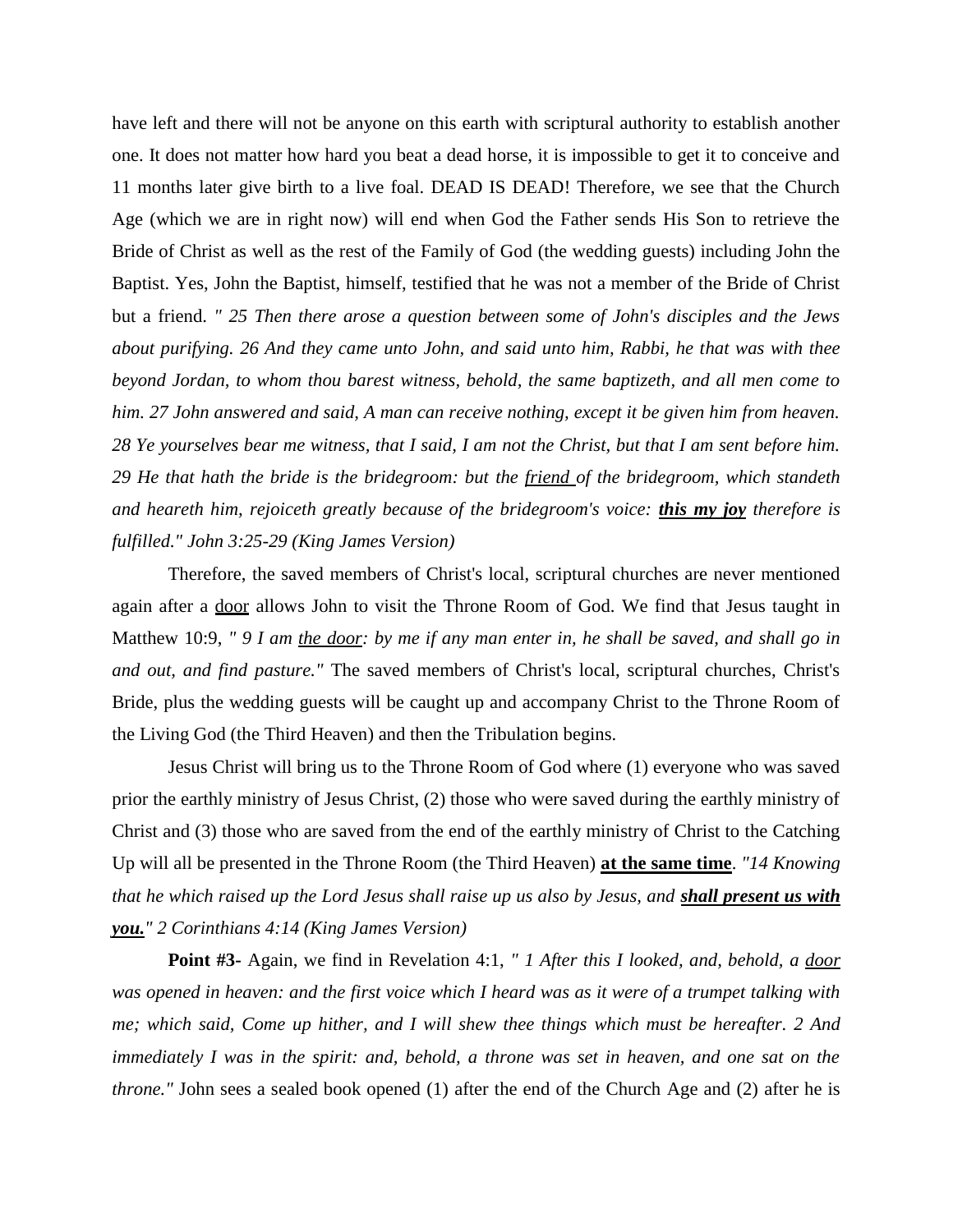taken to the Throne Room (the Third Heaven). The opening of that sealed book at the beginning of Revelation, chapter 6, begins the seven years of tribulation on this present earth. **Did we all catch that?** John goes to the Throne Room before the seals are opened and before the man on the white horse is projected upon the scene! In other words, all of the saved up to that point in time will be in the Third Heaven when the man on the white horse is projected upon the scene, not on the earth going through the Tribulation!

*"1 And I saw when the Lamb opened one of the seals, and I heard, as it were the noise of thunder, one of the four beasts saying, Come and see. 2 And I saw, and behold a white horse: and he that sat on him had a bow; and a crown was given unto him: and he went forth conquering, and to conquer. 3 And when he had opened the second seal, I heard the second beast say, Come and see. 4 And there went out another horse that was red: and power was given to him that sat thereon to take peace from the earth, and that they should kill one another: and there was given unto him a great sword. 5 And when he had opened the third seal, I heard the third beast say, Come and see. And I beheld, and lo a black horse; and he that sat on him had a pair of balances in his hand. 6 And I heard a voice in the midst of the four beasts say, A measure of wheat for a penny, and three measures of barley for a penny; and see thou hurt not the oil and the wine. 7 And when he had opened the fourth seal, I heard the voice of the fourth beast say, Come and see. 8 And I looked, and behold a pale horse: and his name that sat on him was Death, and Hell followed with him. And power was given unto them over the fourth part of the earth, to kill with sword, and with hunger, and with death, and with the beasts of the earth. 9 And when he had opened the fifth seal, I saw under the altar the souls of them that were slain for the word of God, and for the testimony which they held: 10 And they cried with a loud voice, saying, How long, O Lord, holy and true, dost thou not judge and avenge our blood on them that dwell on the earth? 11 And white robes were given unto every one of them; and it was said unto them, that they should rest yet for a little season, until their fellow servants also and their brethren, that should be killed as they were, should be fulfilled. 12 And I beheld when he had opened the sixth seal, and, lo, there was a great earthquake; and the sun became black as sackcloth of hair, and the moon became as blood; 13 And the stars of heaven fell unto the earth, even as a fig tree casteth her untimely figs, when she is shaken of a mighty wind. 14 And the heaven departed as a scroll when it is rolled together; and every mountain and island were moved out of their places. 15 And the kings of the earth, and the great men, and the rich men, and the chief captains, and*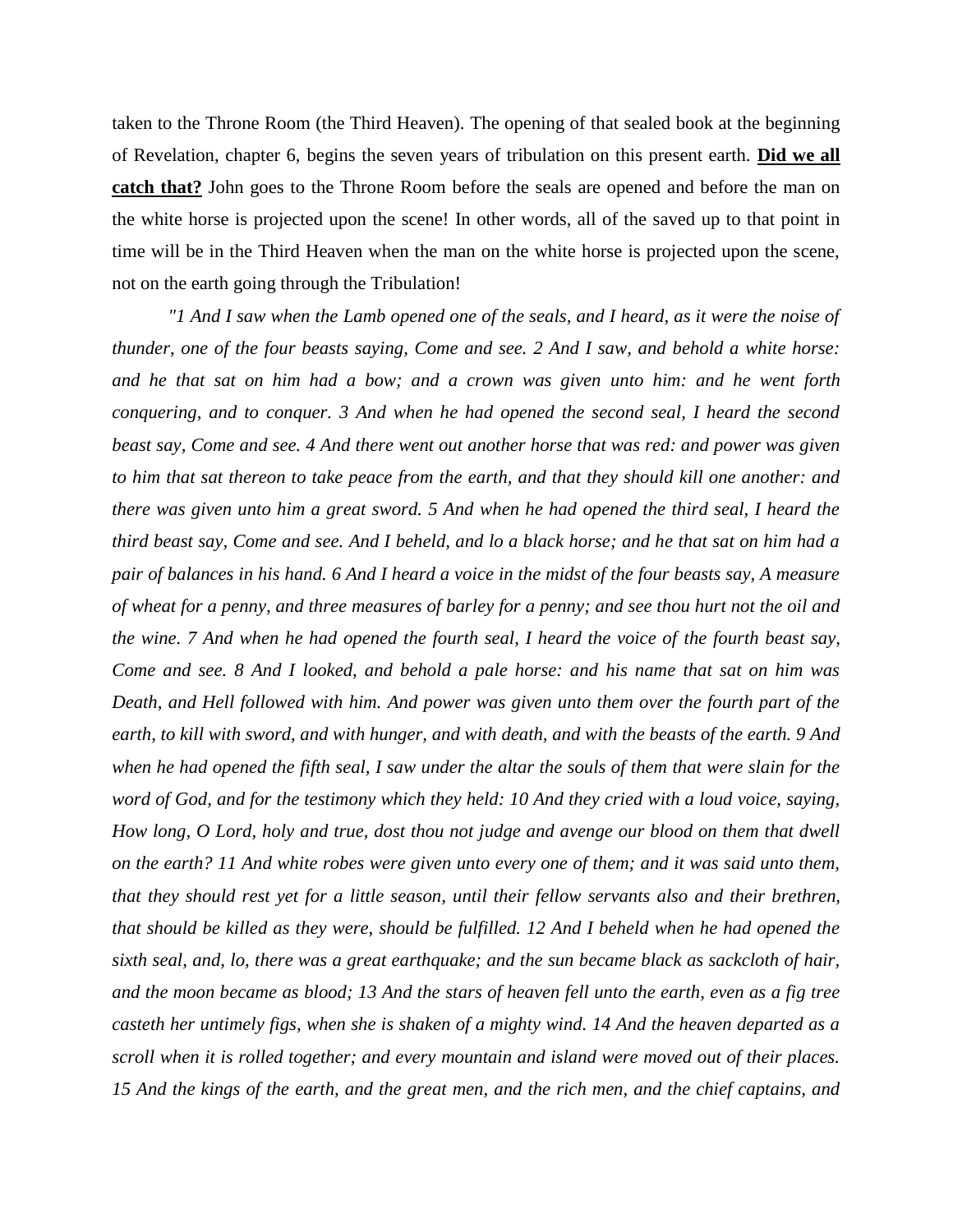*the mighty men, and every bondman, and every free man, hid themselves in the dens and in the rocks of the mountains; 16 And said to the mountains and rocks, Fall on us, and hide us from the*  face of him that sitteth on the throne, and from the wrath of the Lamb: 17 For the great day of *his wrath is come; and who shall be able to stand?" Revelation 6:1-17 (King James Version)*

**Point #4-** People will be saved during the Tribulation. Otherwise what is the point of the Lord sending out 144,00 witnesses across the earth with a **charter** to preach the gospel? We find in Revelation 7:1-4, *" 1 And after these things I saw four angels standing on the four corners of the earth, holding the four winds of the earth, that the wind should not blow on the earth, nor on the sea, nor on any tree. 2 And I saw another angel ascending from the east, having the seal of the Living God: and he cried with a loud voice to the four angels, to whom it was given to hurt the earth and the sea, 3 Saying, Hurt not the earth, neither the sea, nor the trees, till we have sealed the servants of our God in their foreheads. 4 And I heard the number of them which were sealed: and there were sealed an hundred and forty and four thousand of all the tribes of the children of Israel."*

They will be so successful proclaiming the gospel that John could not count the number of people who will be saved and who will then lose their lives sometime during the Tribulation. And John sees those saved stand before the throne and stand before the Lamb while the Tribulation **is still happening** on the earth! *"9 After this I beheld, and, lo, a great multitude, which no man could number, of all nations, and kindreds, and people, and tongues, stood before the throne, and before the Lamb, clothed with white robes, and palms in their hands; 10 And cried with a loud voice, saying, Salvation to our God which sitteth upon the throne, and unto the*  Lamb. 11 And all the angels stood round about the throne, and about the elders and the four *beasts, and fell before the throne on their faces, and worshipped God, 12 Saying, Amen: Blessing, and glory, and wisdom, and thanksgiving, and honour, and power, and might, be unto our God for ever and ever. Amen. 13 And one of the elders answered, saying unto me, What are these which are arrayed in white robes? and whence came they? 14 And I said unto him, Sir, thou knowest. And he said to me, These are they which came out of great tribulation, and have washed their robes, and made them white in the blood of the Lamb. 15 Therefore are they before the throne of God, and serve him day and night in his temple: and he that sitteth on the throne shall dwell among them. 16 They shall hunger no more, neither thirst anymore; neither shall the sun light on them, nor any heat. 17 For the Lamb which is in the midst of the throne shall feed*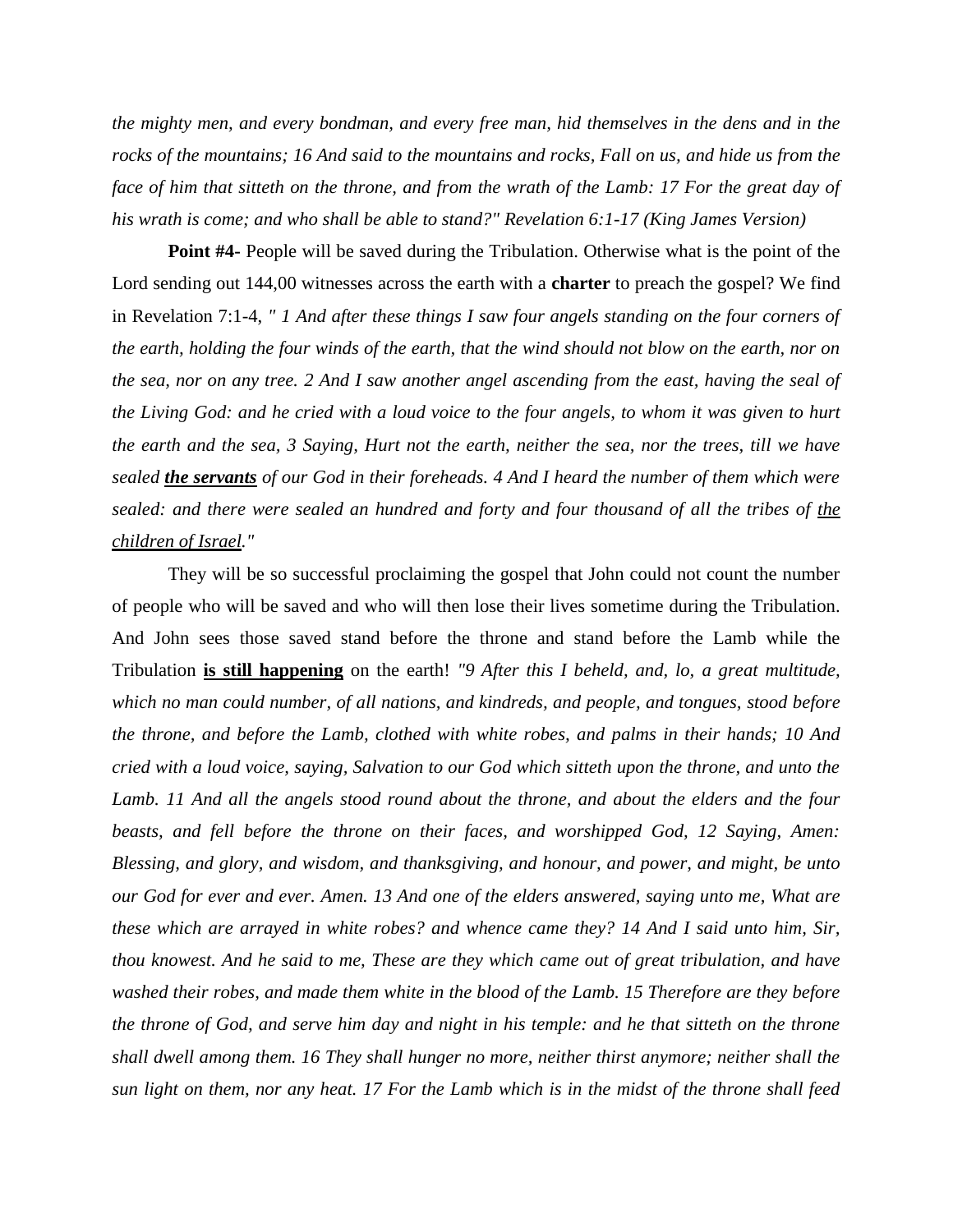*them, and shall lead them unto living fountains of waters: and God shall wipe away all tears from their eyes." Revelation 7:9-17*

On the other hand, you will also have those who are saved during the Tribulation who do not lose their lives, both Jews and non-Jews. They are the elect referred to in Matthew 24 who Jesus Christ will call before Him as explained in Matthew 25:31-46. They are elected for salvation because the Lord knew, because of His foreknowledge, the decision they would make during the 7 years of Tribulation to repent of their sins and ask Jesus Christ to pay the sin debt they owe. That's why it is so important for us to witness. Even though we will be gone, we do not know who will make a decision after we leave because of something we shared. *" 29 Immediately after the tribulation of those days shall the sun be darkened, and the moon shall not give her light, and the stars shall fall from heaven, and the powers of the heavens shall be shaken: 30 And then shall appear the sign of the Son of man in heaven: and then shall all the tribes of the earth mourn, and they shall see the Son of man coming in the clouds of heaven with power and great glory. 31 And he shall send his angels with a great sound of a trumpet, and they shall gather together his elect from the four winds, from one end of heaven to the other." Matthew 24:29-31 (King James Version)*

In regard to the Greek word we find translated "elect" in Matthew 24:31, we find the following information in "The Complete Word Study Dictionary", " Therefore, to arrive at the proper conclusion of who the elect are in each instance of its occurrence, the context has to be taken into account. In [Matt. 24:22,](https://l.facebook.com/l.php?u=http%3A%2F%2Fwww.crossbooks.com%2Fverse.asp%3Fref%3DMt%2B24%253A22%26fbclid%3DIwAR1Rx8kvAeNEEB0xZJ7A0VUtT_FWumdFMQ5JzRyXXWoLfsMiofofCUavJE4&h=AT1wXYh-ZqkoHA5M-nD4kP3Ejlfi59b_6ueBmsQTAAhktWhY7oQFevD_PRa7dm1_1SmLRaTh442txDhyR6PB1rW09aShQt-i6PzVf5lA3xFKQyFv5c8CP5popJTs3aCD4IgS8g) [24](https://l.facebook.com/l.php?u=http%3A%2F%2Fwww.crossbooks.com%2Fverse.asp%3Fref%3DMt%2B24%253A24%26fbclid%3DIwAR0rJJeBJ07XXONoW391Kc2gOJhUD2J_XDeEuYLC0f4aWMojeq0tssPpT0c&h=AT0Z0ljdfdujIFxKbUHmexcWQlAWRtCAcELKzmnkP30T3hD8MKTVRjtqHzbcuqULy-eHyKfOyJh5d6_ZQSH_0M6pSLuRXhonwcItYS9fjnO0rhaWPtzSL2h6zi2e4dec8p8Gpg) and [Mark 13:20,](https://l.facebook.com/l.php?u=http%3A%2F%2Fwww.crossbooks.com%2Fverse.asp%3Fref%3DMk%2B13%253A20%26fbclid%3DIwAR3m0RyMcg0FxMwSRPmJeJJYPZsOkvRx-g9hZHb1whDgJGxHmNTULXkC6q8&h=AT3fNoj0ClRZAHoufNbR5qpzGEucKRl3SmVGmETHn1BsoAAbJDCXrBJ9AHorFA719Uoedd1yYnMkzMbMSKHbptEspqFreTxmUiYOPWNOcxXpgqJMKBlJakTXu8X19Td7BYVPTg) [22](https://l.facebook.com/l.php?u=http%3A%2F%2Fwww.crossbooks.com%2Fverse.asp%3Fref%3DMk%2B13%253A22%26fbclid%3DIwAR24eMsKajoAd4xdJbHb3nV4SyJz5Kc0YFTjm_4KAX1HpLl5F5RrFTfhoZs&h=AT038JsqamKXIqebn9D3Aehx5KU3zUTDAUhdIsF61vbrd0YLwrFkxF6sQ10_QQYuqhki3e9IYZXWVgiB2nSdg9STp5WjIh3nXkNIjdSYydDLxHtmFcFMJXBnDLfkajd_O6lHAQ) it is evident that the elect are only those who will be saved during the Tribulation, not all the saved of all generations. How-ever, the term can refer to believers of all times, including (1) those of the dispensation of grace, (2) the church age, and (3) those who will be saved during the Tribulation as in [Matt. 24:31](https://l.facebook.com/l.php?u=http%3A%2F%2Fwww.crossbooks.com%2Fverse.asp%3Fref%3DMt%2B24%253A31%26fbclid%3DIwAR3aD-MZQaHDM2SBenYvNTAkadg5X38Li0RK6GIYPi6-1fDZH7N2Cvx5Kxk&h=AT1Zwg-jfa7P4XphiurUlksgxAXv8XpFeSNKshx2u-PPzvW87Zo_d281uoXwZ4-3z1b9KHB6JrtA4WoPurFJcEw63WdJF5-pOxeXo34ALmPNZXQMjZ4ncBLWNTQk0WSlnkb8bw) and [Mark 13:27.](https://l.facebook.com/l.php?u=http%3A%2F%2Fwww.crossbooks.com%2Fverse.asp%3Fref%3DMk%2B13%253A27%26fbclid%3DIwAR29loNNSxp1ApGmi3JJoTivseDpC-ZBniZqRsXBtjHCc7B4dWZrXVDrf_s&h=AT3jkcid7KM9pbZvmX3Uc0TlzgbuI9FSueC3HJQHsAXtiQS3MzEYk91An64tibKq5xhGKB8w8DAS1qAri0VXSOg5JJ9ZXpT9xOf1IHnyn8Sj6ID7dxqgA6e9t4EzK9YNZzIWSA) Referring to those who are effectively called unto salvation generally [\(Matt. 20:16;](https://l.facebook.com/l.php?u=http%3A%2F%2Fwww.crossbooks.com%2Fverse.asp%3Fref%3DMt%2B20%253A16%26fbclid%3DIwAR02_unTcpwYx01CewVstrmqBztHc1gjb7-3PSrRYT3v-NnWg9wVqC1Qh4g&h=AT0O26UjsIavvRWsT13olKqby67g4zZTYANFX3Y3a9SnjPNHUv7XHiiQ_SXST7Xo5QU2yd_yMwBDWZjLrC3LbealcvzXeJiOaTJiqDx08TnV7oWNw8hA4SUv0DfkB0rmoXf4kg) [22:14;](https://l.facebook.com/l.php?u=http%3A%2F%2Fwww.crossbooks.com%2Fverse.asp%3Fref%3DMt%2B22%253A14%26fbclid%3DIwAR1gv_MogQecDoc-QD2a8SU0CLWZ3mN3kJYJIor-sOYMmJXzoqgycKbUZhs&h=AT0uQ4GjrtTkMUCfUI_AJFXPPNBQ_kFvuxSeqCdrCNE1bzckPM-ykNliMjArwXLhgPKKiOVb-NtRM3RgrU8M4mDQvaKIzAi8uycIaFHy8QFQTZIgaLp3WzkmnZ9WVYeb-aWY1Q) [Rom. 8:33;](https://l.facebook.com/l.php?u=http%3A%2F%2Fwww.crossbooks.com%2Fverse.asp%3Fref%3DRo%2B8%253A33%26fbclid%3DIwAR385RfWl2WQN10ygGZziAXgHeJPndzzGV4znwispRkLt4-oz24mdoYO34k&h=AT2SF1taFe8p8_VrV3URuYwL7hAECqg1AR2zrxmq-aGkcEoh6K9eqnukJcpTA8nbxNIXfaA_sa6v1YYAi4IHgoKdJq0nxMr9sqeC1-vTMdN6_ntiWvxJe5LcKGzGOBWr4bioUg) [Col. 3:12;](https://l.facebook.com/l.php?u=http%3A%2F%2Fwww.crossbooks.com%2Fverse.asp%3Fref%3DCol%2B3%253A12%26fbclid%3DIwAR2vXaUT1CFKt4h1xvLFmq0rMKgCG27bJqv2bMNJ1dGTxwtFa6y--jduWG8&h=AT1EOWp5V_hlHv6UXUnW_WODNOadJEpvbIPenrMOUT60H3LSQsfNvnKpB_hHPgiCPNa1XeSijprH7_mOO29XJoRD3WyGY958cCr9H7CiHcrLCNwWNYOmplH0ZOmQDXYCxwc6jQ) [2 Tim. 2:10;](https://l.facebook.com/l.php?u=http%3A%2F%2Fwww.crossbooks.com%2Fverse.asp%3Fref%3D2Ti%2B2%253A10%26fbclid%3DIwAR1aShkUljU2leyeVtBORPNXfQ7fi2OqM-ZOcqzFgCfk9nwEN7EiP5AdD9A&h=AT0eul-8t26y5ZJjI8LqZgj8YqjtLaOA8-RShPKIBJGydDUEB7DfuxnE0QhkglJhyPZjin5mD6U278Ro3oxefFytaCMUOdGAPzgOfb6RA2TIYdBDLihZb-YXUOcne7Teg8uECg) [Titus 1:1\)](https://l.facebook.com/l.php?u=http%3A%2F%2Fwww.crossbooks.com%2Fverse.asp%3Fref%3DTit%2B1%253A1%26fbclid%3DIwAR2wZVuC6WuyVZEHW44C8WZVNSVtahfQ8DeEtHPlP87RlE0aJpRmBRhg-a0&h=AT2_-19LWK9zWefmO1c8jEs8IPGDCmc_MQb4Fy83fIDQquoWVHx8Htz_jp84HMku-IWUforRtZleIJHQ3opIyqUfEEEShAXUlm2HTeTMW2Pq44uHBpHNJtBgAe9icKoALdI_bA); of the believers who are discriminated against during their lifetime [\(Luke 18:7\)](https://l.facebook.com/l.php?u=http%3A%2F%2Fwww.crossbooks.com%2Fverse.asp%3Fref%3DLk%2B18%253A7%26fbclid%3DIwAR13y6Ga8iM-NvBwqppMhW3JgorNZ_WDQsLbQFYsTiG-tboIwcw10gjwffA&h=AT1VTEL2wZ2cNaxXnIJ6YpNmAZKJmnoyYYXH2i3a0h9VdysU_MlvVDrroHUcLN0lWHAPtCIBCzb1MoRWH7LQlaOtzR89KKOiCFhrkff2X2zdfjiBl9vAynHhHDBSoqstA4xj4Q). Generally, with a subst. ( $1$ [Pet. 1:2;](https://l.facebook.com/l.php?u=http%3A%2F%2Fwww.crossbooks.com%2Fverse.asp%3Fref%3D1Pe%2B1%253A2%26fbclid%3DIwAR2mREdWcyhQJytbuW0MteFfQewt4aIuOQtNz8jrIEmsutUlJHMxbJsl2cg&h=AT15quqmOB9F8xY4-H9uuTkXqsGh0ytMjDc5ezhG_HJMdhu9Oa4x9haj12mfBd9Smr3i1X5tc9WTaTivzgGd4dx1m3ByEjKqo8zcP5br-9uHGn_hrywnnf3cNXBzZCPKFXGCRQ) [2 John 1:1,](https://l.facebook.com/l.php?u=http%3A%2F%2Fwww.crossbooks.com%2Fverse.asp%3Fref%3D2Jn%2B1%253A1%26fbclid%3DIwAR3U1Q772jCJuBhbP6m_rahyRkng_cRO69wUXTjt4AuufWEKm5_y-zZi_IM&h=AT2T9CGntN9TPrAvrljZ3ZdCphVLWtdiXxS6gG4jV2xUggZmkgeor-vY-q8FHbZCJTlvleGXHv0eM3n5YfU6fBwoKA4vgYj1pFDLeSrP3GdJb4BC1K4LarVL990YfBX6heoPSw) [13\)](https://l.facebook.com/l.php?u=http%3A%2F%2Fwww.crossbooks.com%2Fverse.asp%3Fref%3D2Jn%2B1%253A13%26fbclid%3DIwAR2YLnZcDj0pmi-fipXmkQRpYJ34otNLMk-ultIqfB09ALuMhMu4HLipT9A&h=AT0kVazydT_2080D-kFKhixpZbOLhSoGAYdjiwfgd27tp7Phw2Y9G_NqSMkpkGYmP1jQ8lDPNb71iIaeRSLZw-ENsL5ETQ6L0oeuFzwqUHuO-TbUeV5q3gv6a7VWzuT4Iguyuw) or as a subst. [\(Rev. 17:14\)](https://l.facebook.com/l.php?u=http%3A%2F%2Fwww.crossbooks.com%2Fverse.asp%3Fref%3DRev%2B17%253A14%26fbclid%3DIwAR00OD2aWjutecPw6iHSi_qCV6Nx9tAj0xQUALiqyLhflkrhafFq2P33t9Q&h=AT3WFiXHeDuk7YskPByeScZ8Lyb4DG5Hm2OFbd2bJ5V2JW7-hjFnqfnK1v6rSrdmHSv3LfxSP54wwy9kbCQ6hzf4yhX7_T8yWxMa7UqvoSUl8fU8QU3ZcAjTHTTRbGJiEa2MPQ)".

Please remember that in most of Matthew, chapters 24 and 25, Jesus Christ was answering three questions that He had been asked. *" 1 And Jesus went out, and departed from the temple: and his disciples came to him for to shew him the buildings of the temple. 2 And Jesus*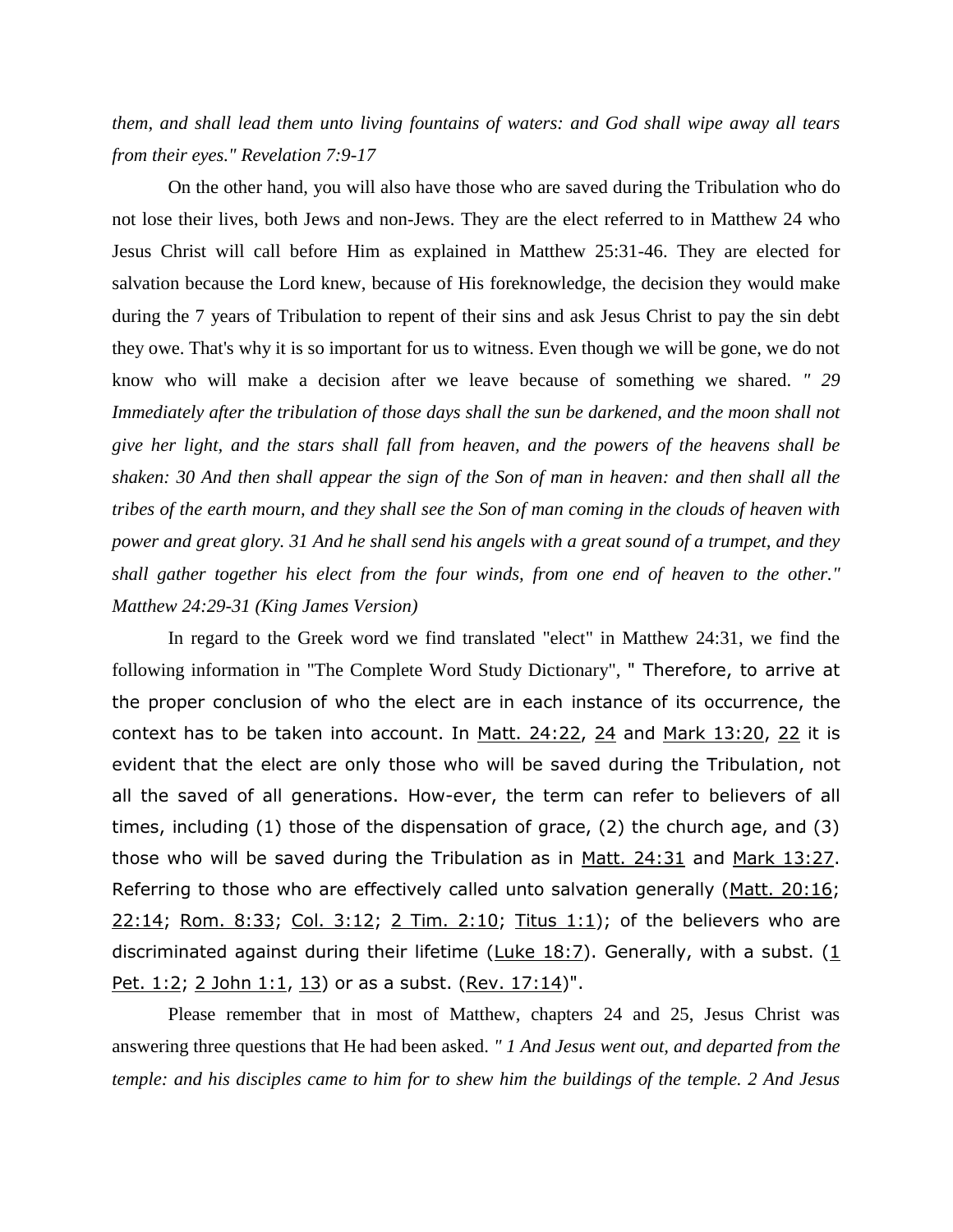*said unto them, See ye not all these things? verily I say unto you, There shall not be left here one stone upon another, that shall not be thrown down. 3 And as he sat upon the mount of Olives, the disciples came unto him privately, saying, Tell us, when shall these things be? and what shall be the sign of thy coming, and of the end of the world?" Matthew 24:1-3 (King James Version)*

1- "When shall these things be?"

- 2- "What shall be the sign of thy coming?"
- 3- "(What shall be the sign of) the end of the world?"

**Point #5-** Jesus Christ gave John, while he was in exile on the Isle of Patmos, another insight to help John understand the proper sequence of future events. In Revelation 19:5-10, John sees that the saved who are caught up at that event some people call "the Rapture", will attend the Marriage Supper of the Lamb. At that event we will find a father (God the Father), a son (Jesus Christ), a bride (the scripturally baptized members of Christ's local, scriptural, New Testament churches) and wedding guests (Matthew 22:1-14; Luke 14:16-24). John the Baptist and other saved who never received scriptural baptism and consequently, have never been a member of the institution of Christ's local, scriptural, New Testament churches will be the wedding guests. Therefore, we have to already be in the Throne Room in order for us to attend the Marriage Supper of the Lamb while the Tribulation continues on this earth. *" 5 And a voice came out of the throne, saying, Praise our God, all ye his servants, and ye that fear him, both small and great. 6 And I heard as it were the voice of a great multitude, and as the voice of many waters, and as the voice of mighty thunderings, saying, Alleluia: for the Lord God omnipotent reigneth. 7 Let us be glad and rejoice, and give honour to him: for the marriage of the Lamb is come, and his wife hath made herself ready. 8 And to her was granted that she should be arrayed in fine linen, clean and white: for the fine linen is the righteousness of saints. 9 And he saith unto me, Write, Blessed are they which are called unto the marriage supper of the Lamb. And he saith unto me, These are the true sayings of God. 10 And I fell at his feet to worship him. And he said unto me, See thou do it not: I am thy fellow servant, and of thy brethren that have the testimony of Jesus: worship God: for the testimony of Jesus is the spirit of prophecy." Revelation 19:5-10 (King James Version)*

**Point #6-** After the Marriage Supper of the Lamb, John sees that Christ will come down with us to earth to destroy the Beast, the kings of the earth and their armies who opposed Him AT THE END OF THE TRIBULATION..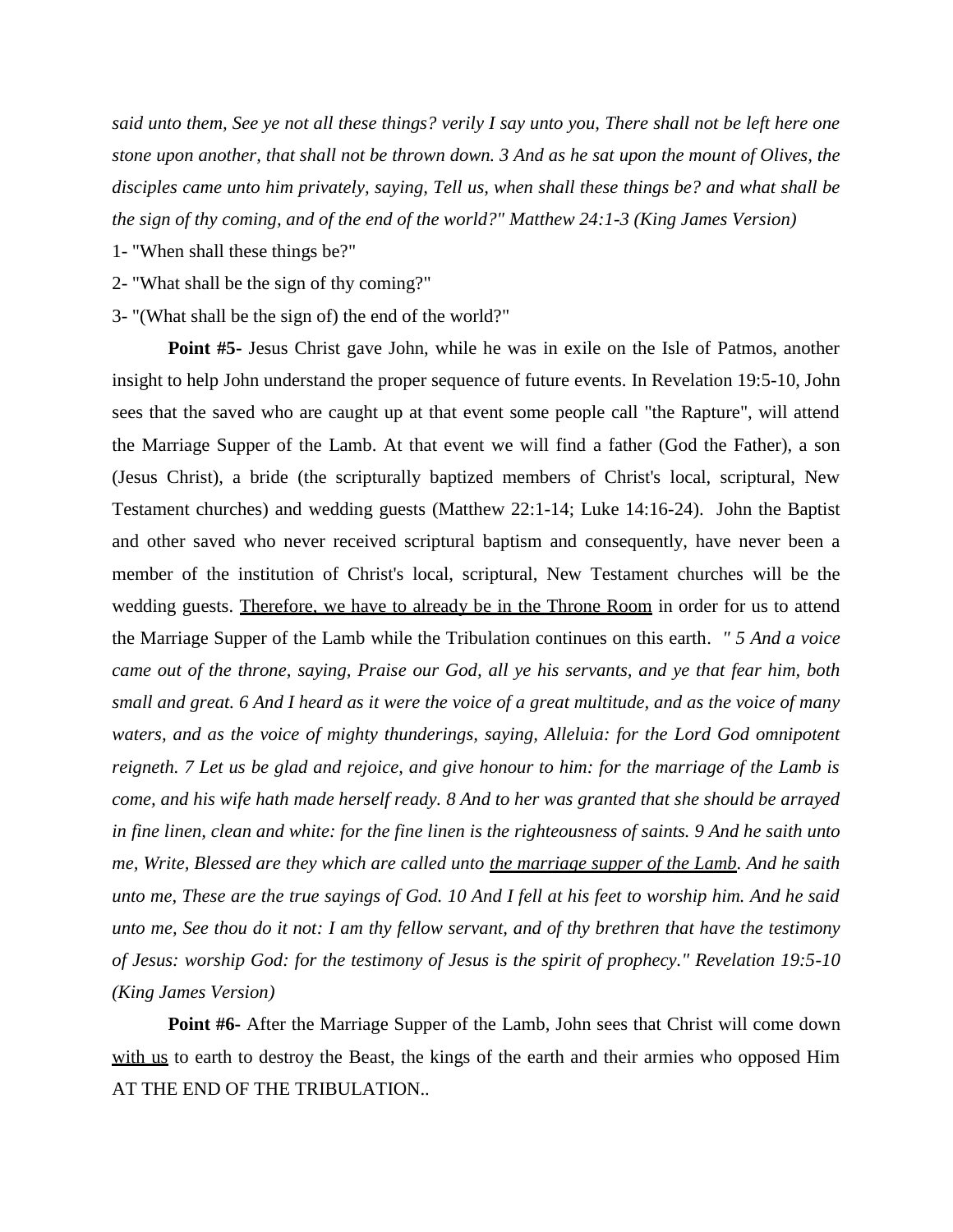*"11 And I saw heaven opened, and behold a white horse; and he that sat upon him was called Faithful and True, and in righteousness he doth judge and make war. 12 His eyes were as a flame of fire, and on his head were many crowns; and he had a name written, that no man knew, but he himself. 13 And he was clothed with a vesture dipped in blood: and his name is called The Word of God. 14 And the armies which werein heaven followed him upon white horses, clothed in fine linen, white and clean. 15 And out of his mouth goeth a sharp sword, that with it he should smite the nations: and he shall rule them with a rod of iron: and he treadeth the winepress of the fierceness and wrath of Almighty God. 16 And he hath on his vesture and on his thigh a name written, KING OF KINGS, AND LORD OF LORDS. 17 And I saw an angel standing in the sun; and he cried with a loud voice, saying to all the fowls that fly in the midst of heaven, Come and gather yourselves together unto the supper of the great God; 18 That ye may eat the flesh of kings, and the flesh of captains, and the flesh of mighty men, and the flesh of horses, and of them that sit on them, and the flesh of all men, both free and bond, both small and great. 19 And I saw the beast, and the kings of the earth, and their armies, gathered together to make war against him that sat on the horse, and against his army. 20 And the beast was taken, and with him the false prophet that wrought miracles before him, with which he deceived them that had received the mark of the beast, and them that worshipped his image. These both were cast alive into a lake of fire burning with brimstone. 21 And the remnant were slain with the sword of him that sat upon the horse, which sword proceeded out of his mouth: and all the fowls were filled with their flesh." Revelation 19:11-21 (King James Version)*

Then John sees that Satan will be bound in the Bottomless Pit for about 1,000 years while Christ rules this earth from Jerusalem during the Millennium. *" 1 And I saw an angel come down from heaven, having the key of the bottomless pit and a great chain in his hand. 2 And he laid hold on the dragon, that old serpent, which is the Devil, and Satan, and bound him a thousand years, 3 And cast him into the bottomless pit, and shut him up, and set a seal upon him, that he should deceive the nations no more, till the thousand years should be fulfilled: and after that he must be loosed a little season. 4 And I saw thrones, and they sat upon them, and judgment was given unto them: and I saw the souls of them that were beheaded for the witness of Jesus, and for the word of God, and which had not worshipped the beast, neither his image, neither had received his mark upon their foreheads, or in their hands; and they lived and reigned with Christ*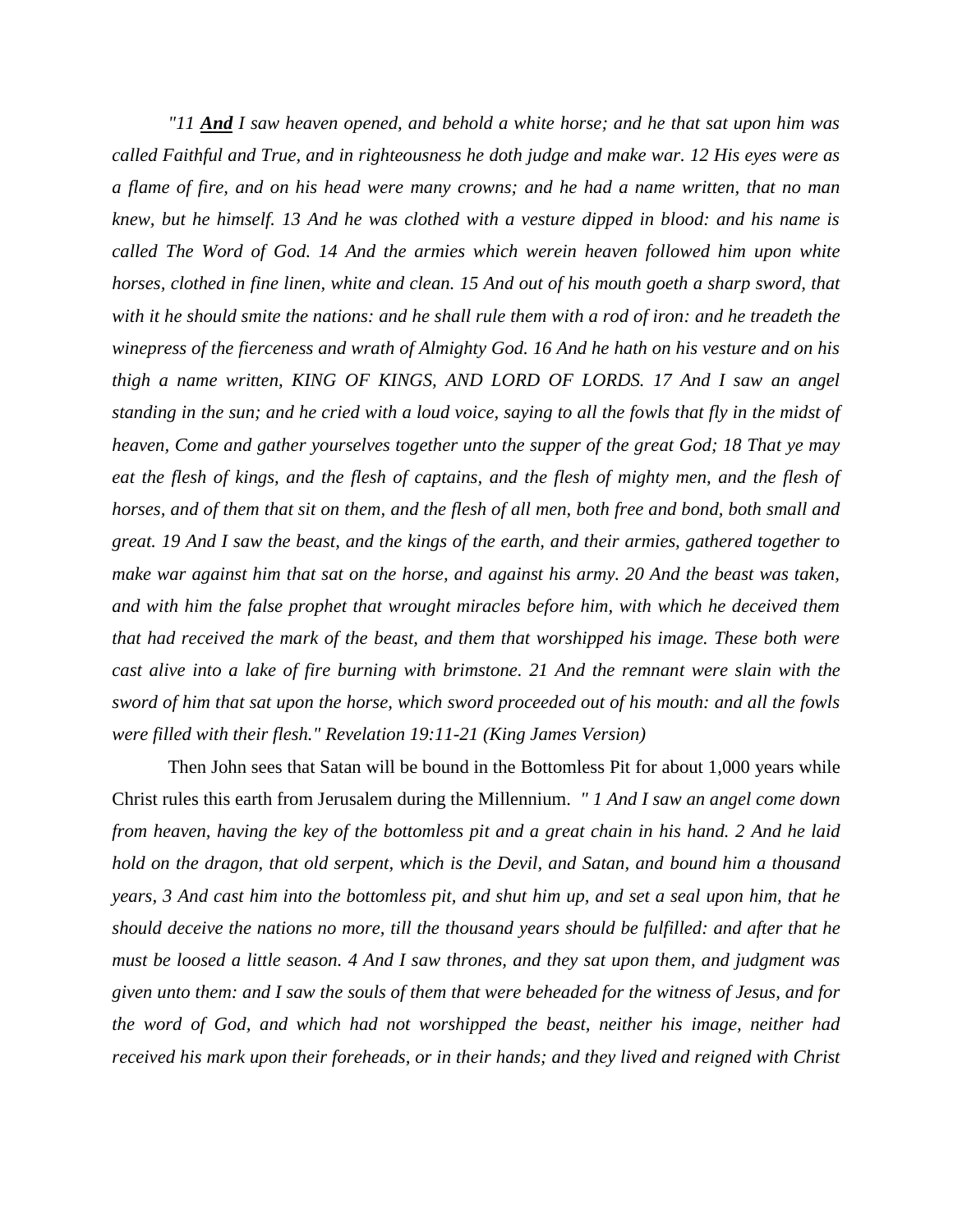*a thousand years. 5 But the rest of the dead lived not again until the thousand years were finished. This is the first resurrection." Revelation 20:1-5 (King James Version)*

So, according to Christ's revelation to John, at the end of the Church Age, the saved will go up to the Third Heaven where we go before the βῆμα (called in English, the Bama Seat or the Reward Seat). *" 10 For we (the saved) must all appear before the βῆμα of Christ; that every one may receive the things done in his body, according to that he hath done, whether it be good or bad." 2 Corinthians 5:10 (King James Version)*

Then we attend the Marriage Supper of the Lamb. Those two events, the Bama Seat and the Marriage Supper, will take 7 years. After we attend the Marriage Supper of the Lamb in the Third Heaven, the Throne Room of God, (Revelation 19:5-10 quoted above), we come back down with Christ when He comes to destroy the beast, the kings of the earth and their armies (Revelation 19:11-21 quoted above). Then Christ has Satan bound in the Bottomless Pit (Tartarus) until near the end of Christ's 1,000 year reign on this earth (Revelation 20:1-5, quoted above).

Please note that when Christ comes down as described in Revelation 19:11-21 (quoted above), the scriptures do not say He will come down to catch up the saved. He will come down (1) to destroy those who have opposed Him on this earth and He will come down (2) to set up His 1,000 year reign. *" 4 And I saw thrones, and they sat upon them, and judgment was given unto them: and I saw the souls of them that were beheaded for the witness of Jesus, and for the word of God, and which had not worshipped the beast, neither his image, neither had received his mark upon their foreheads, or in their hands; and they lived and reigned with Christ a thousand years. 5 But the rest of the dead lived not again until the thousand years were finished. This is the first resurrection. 6 Blessed and holy is he that hath part in the first resurrection: on such the second death hath no power, but they shall be priests of God and of Christ, and shall reign with him a thousand years." Revelation 20:4-6 (King James Version)*

Therefore, according to Revelation 19:11-21, the saved must already be in the Third Heaven in order for us to come back down with the King of Kings and the Lord of Lords. *"11 And I saw heaven opened, and behold a white horse; and he that sat upon him was called Faithful and True, and in righteousness he doth judge and make war. 12 His eyes were as a flame of fire, and on his head were many crowns; and he had a name written, that no man knew, but he himself. 13 And he was clothed with a vesture dipped in blood: and his name is called The*